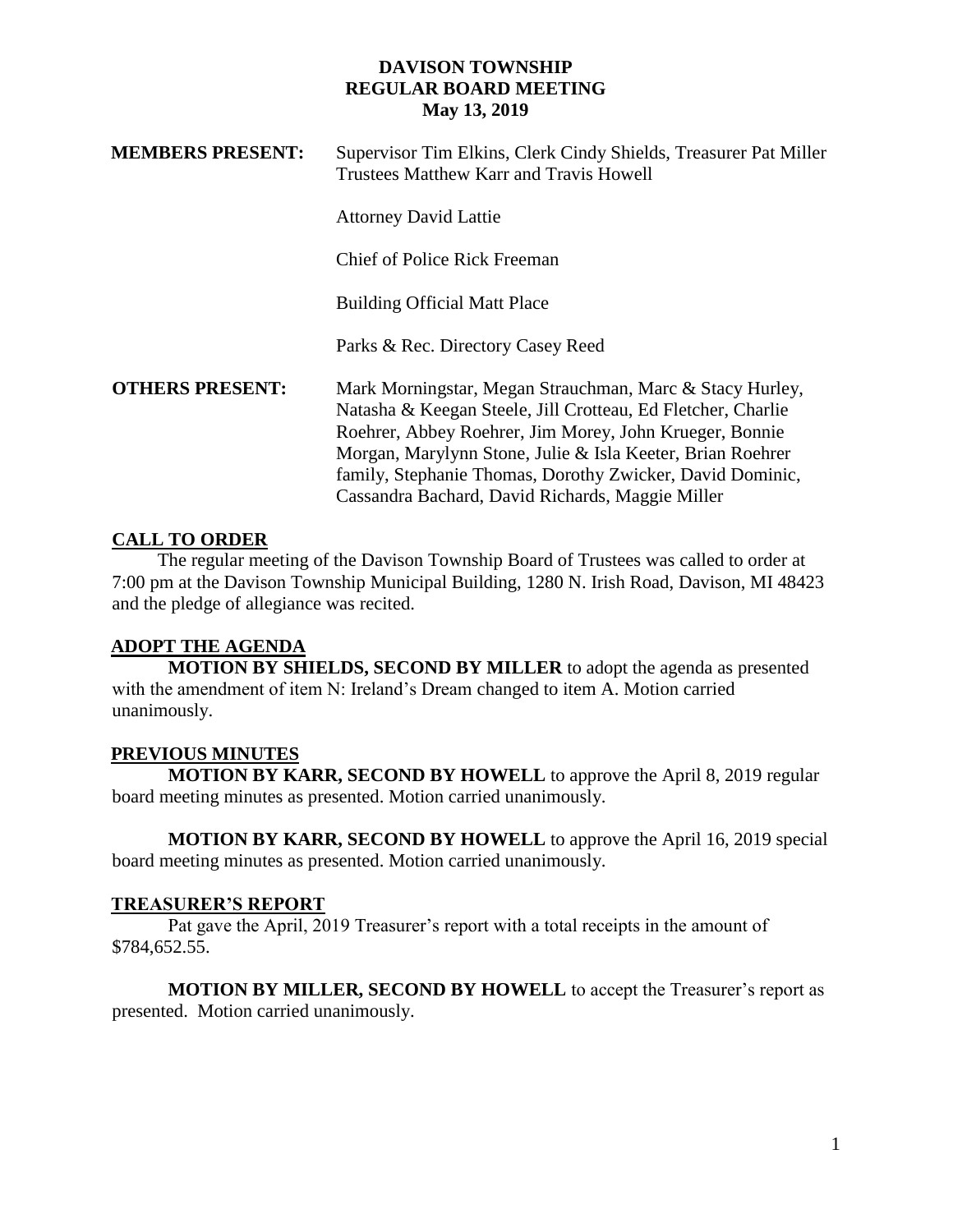#### **APPROVAL OF BOARD BILLS**

Tim reported the board bills expenditures through May 13, 2019, are \$1,387,160.96.

**MOTION BY KARR, SECOND BY HOWELL** to approve the payment of board bills as presented. Roll call: Miller, Shields, Elkins, Karr, Howell. Motion carried.

#### **PUBLIC COMMENT**

The public comment period was opened at 7:05 pm and there were no comments.

#### **UNFINISHED BUSINESS**

None

# **NEW BUSINESS**

#### **Presentation for Ireland's Dream**

Megan Strauchman presented the board with a conceptual plan and described how Ireland's Dream came to be. Complications during the birth of their daughter, Ireland, resulted in Ireland having cerebral palsy. Treatments are not covered by insurance. However, there are many therapies available worldwide that improve the condition and can have a significant impact on quality of life. The goal is to make cerebral palsy synonymous with Ireland's Dream by creating a center with cutting edge alternative therapies. This facility will include a family housing area, Ireland's Dream Center, where therapy sessions take place, and an Aquatic facility featuring an Olympic sized pool. The board was presented with a proposal, highlighting estimated tax revenue over a 20-year span. The concept includes rental of the pool and housing for patient families to offset the cost to develop and run the facility. Megan and her husband, Mark Morningstar, who are both doctors, asked the board if they would be willing to donate the 8-acre parcel next to Lions Gate for their dream to come to fruition.

Mr. Lattie, citing various legal opinions, stated that donations of township property are not lawful and cannot be done unless run by a government agency. He does not oppose the idea but does not know how it can be done lawfully.

There was discussion about Mundy Township having donated property and if more information about this could be acquired for Mr. Lattie to research, the current purchase agreement, and the current purchaser donating the property. It ended with Mr. Lattie asking the presenters to get as much information as they could for him to research.

#### **Public Hearing to Establish Summerwood Street Lighting District #139**

The public hearing was opened at 7:41 pm.

Dorothy Zwicker – 1117 Brahms – asked who wanted these street lights, will they be throughout the whole subdivision, who provides the lights, who maintain the lights, and who makes the final decision to install the lights.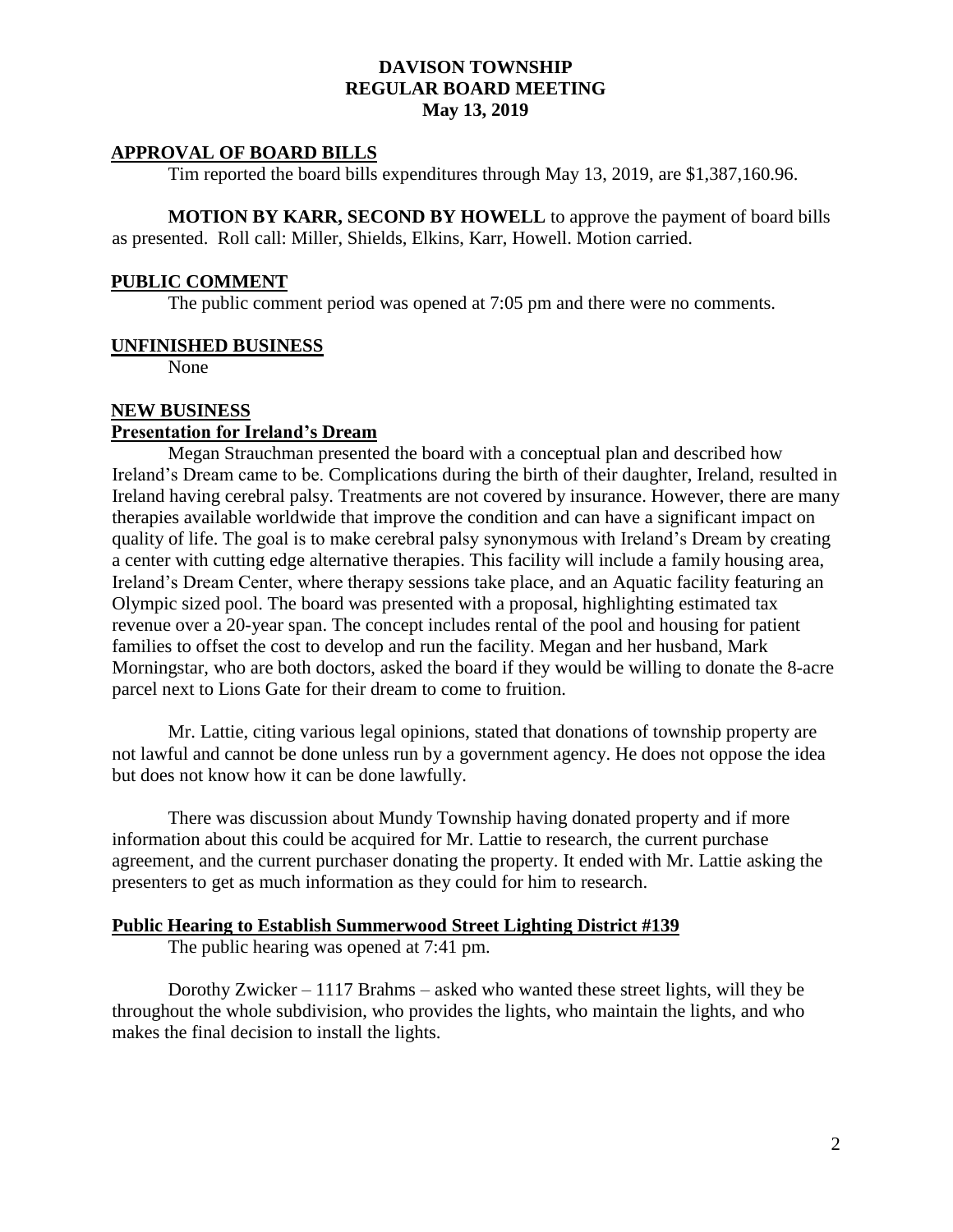It was explained that the Association wanted the lights, they will only be in the areas where there are houses, Consumers will maintain the lights and this board is going to make the final decision. The public hearing was closed at 7:49 pm.

#### **Approve Resolution #2019-11: Summerwood Street Lighting District #139**

This resolution declares its intent to a lighting special assessment district and contract with Consumers Energy to construct street lights within the Summerwood Condominiums subdivision including parcels 05-02-300-024 & 05-02-651-001thru 05-02-651-127.

**MOTION BY KARR, SECOND BY SHIELDS** to adopt Resolution #2019-11 Summerwood Street Lighting District #139 as presented. Roll call: Yes – Shields, Elkins, Karr, Howell, Miller. Motion carried.

# **Approve Change in Consumers Energy Lighting Contract for Summerwood Street Lighting**

Form 548-05-2014 is a resolution to enter into a contract with Consumers Energy Company to furnish lighting services with Summerwood subdivision as presented.

**MOTION BY KARR, SECOND BY HOWELL** to approve the signatures of the Supervisor and Clerk on Form 548 05-2014 Resolution as presented. Roll call: Yes – Elkins, Karr, Howell, Miller, Shields. Motion carried.

## **Approve Prepayment of Summerwood Street Lighting District #139**

The cost to install the street lights within Summerwood subdivision will be \$3,510 and needs to be prepaid before construction can begin.

**MOTION BY KARR, SECOND BY HOWELL** to approve the prepayment of the Consumers Energy request as presented. Roll call: Yes – Karr, Howell, Miller, Shields, Elkins. Motion carried.

## **Set Public Hearing for Summerwood Street Lighting District #139**

**MOTION BY SHIELDS, SECOND BY KARR** to Set the Cost Public Hearing for Summerwood Street Lighting District #139 on June 10, 2019 at 7:05 pm. Motion carried unanimously.

## **Set the Budget Workshop Public Hearing**

**MOTION BY MILLER, SECOND BY HOWELL** to set the Budget Workshop for May 22, 2019 at 6 pm. Motion carried unanimously.

## **Set the 2019-2020 Budget Public Hearing**

**MOTION BY SHIELDS, SECOND BY HOWELL** to set the 2019-2020 Budget Public Hearing for June 10, 2019 at 7:10 pm. Motion carried unanimously.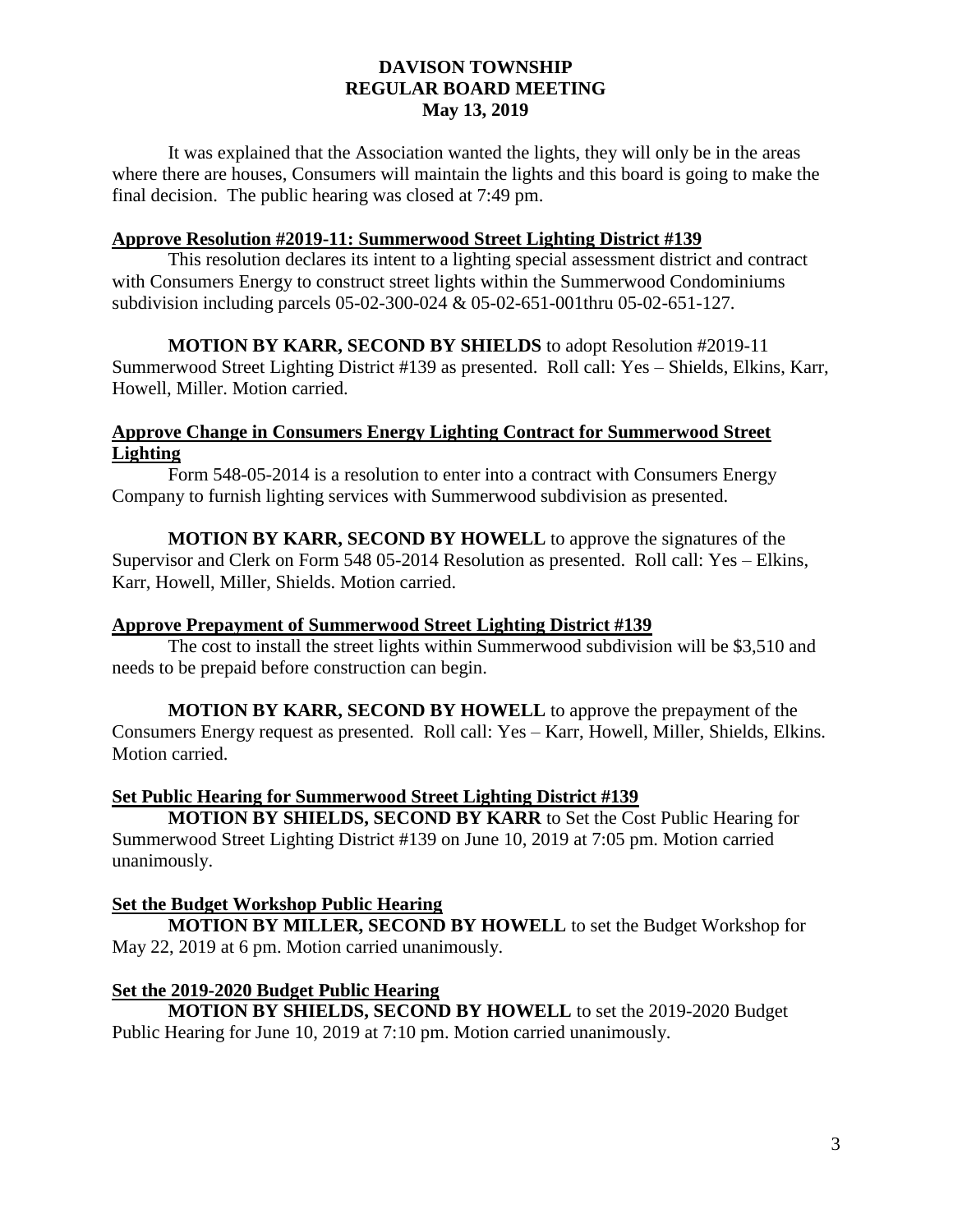## **Approve the Atherton Country Club Est. #1-5 Bonding Resolution #2019-12**

Tim explained that with the total cost of the project minus the payments already received, the bonding amount is not to exceed \$488,000 if the board so chooses.

#### **MOTION BY KARR, SECOND BY HOWELL** to adopt Resolution #2019-12 to

Authorize Issuance of Special Assessment Bonds, Series 2019 as presented. Roll call: Yes- Karr, Howell, Miller, Shields, Elkins. Motion carried.

#### **Approve Proclamation Establishing National Public Transportation Day**

The Mass Transportation Authority is requesting May 16, 2019 to be proclaimed National Public Transportation Day.

**MOTION BY SHIELDS, SECOND BY MILLER** to adopt Proclamation Establishing National Public Transportation Day as May 16, 2019. Motion carried unanimously.

#### **Approve Ordinance #43-A Amendments to #43 Sewer Ordinance**

Tim explained this amendment updates the Surety bond amount from \$5,000 to \$10,000 and strikes Paragraph (2) Reserve funds.

**MOTION BY SHIELDS, SECOND BY KARR** to approve Ordinance #43-A Amendments as presented. Roll call: yes- Howell, Miller, Shields, Elkins, Karr. Motion carried.

#### **Approve Davison-Richfield Area Fire Authority 2019-2020 Budget**

Cindy stated tonight we are approving \$1,685.11 per run rate, giving our estimated cost for fire runs to be \$379,149.75 for 2019-2020 fiscal year.

**MOTION BY HOWELL, SECOND BY KARR** to approve the 2019-2020 Davison-Richfield Area Fire Authority Budget as presented. Roll call: Yes- Miller, Shields, Elkins, Karr, Howell. Motion carried.

## **Approve Resolution #2019-13 for Fire Prevention and Services**

Tim said this resolution will allow the board to consider the creation of a township wide special assessment district to defray the cost of fire prevention and services within the Township at a tentative amount of \$400,000 for 2019, with a Public Hearing date of June 10, 2019 at 7pm.

There was discussion about Richfield Township currently having a millage that is going to expire and will be proposing a special assessment. The City of Davison proposed a millage and the residents turned it down. Cindy and Matt requested setting the public hearing for July 8, 2019 verifying this would give ample time to get it on this year's tax bill if this is the direction the board decides to head.

**MOTION BY MILLER, SECOND BY KARR** to adopt Resolution #2019-13 for Fire Prevention and Services with a Public Hearing date of July 8, 2019 at 7:05 pm as presented. Roll call: Yes- Shields, Elkins, Karr, Howell, Miller. Motion carried.